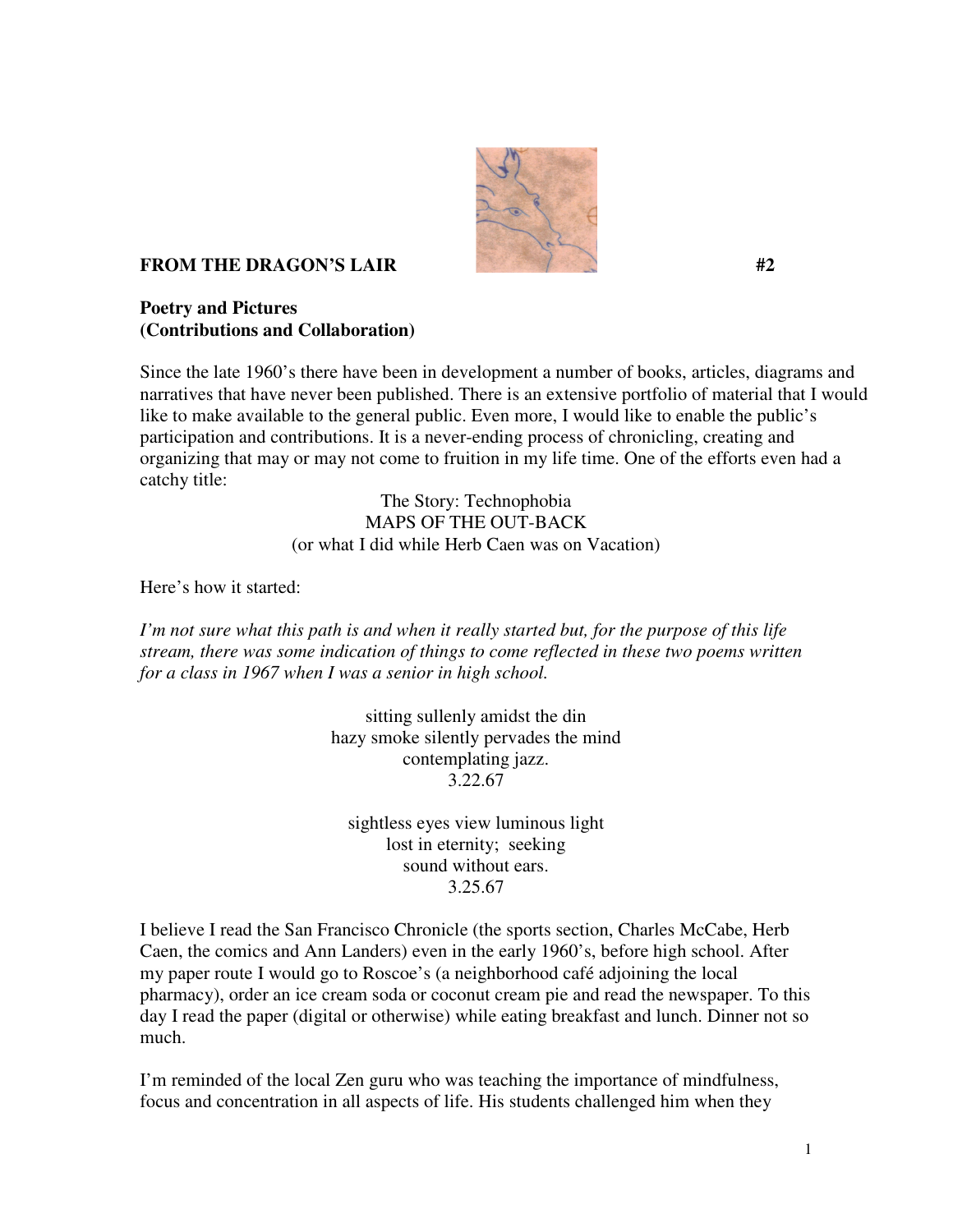found him reading a newspaper while eating breakfast. He thought for a moment, then responded: "You should be mindful while eating **and** reading the newspaper."

I'm hopefully not digressing but bridging the years from 1961 to the present:

In 2011 I found this picture:



In my mind's eye it was the "sightless eyes, viewing luminous light" from the 1967 poem.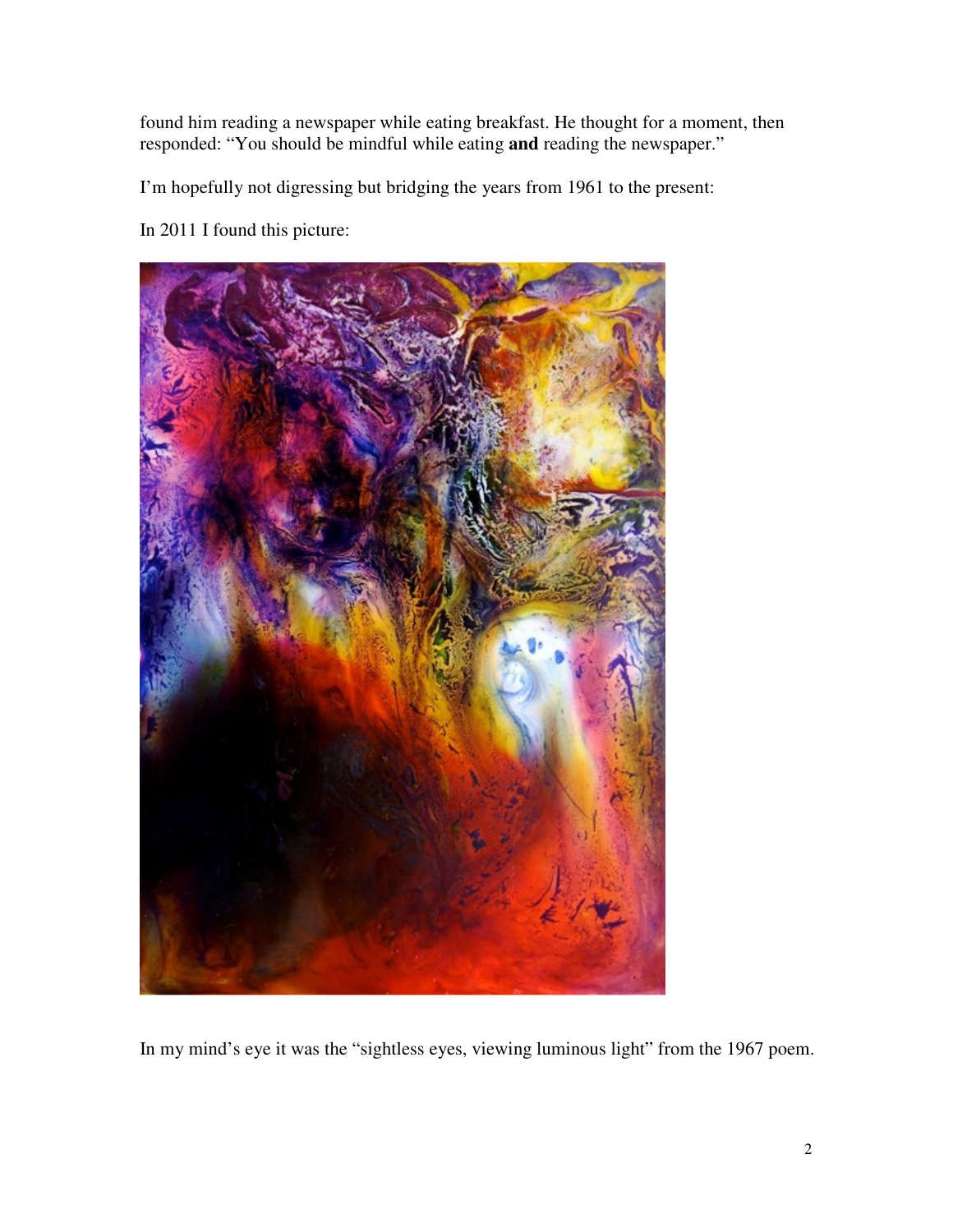I was still keeping my eye out for a sketch to accompany the "sitting sullenly amidst the din" poem …. and was hoping that establishing a more public presence for the material would result in finding something.

By a fortunate circumstance as I was developing material for this web site I met Jessica Chan, a very talented artist who contributed the following two sketches:



For "sightless eyes"